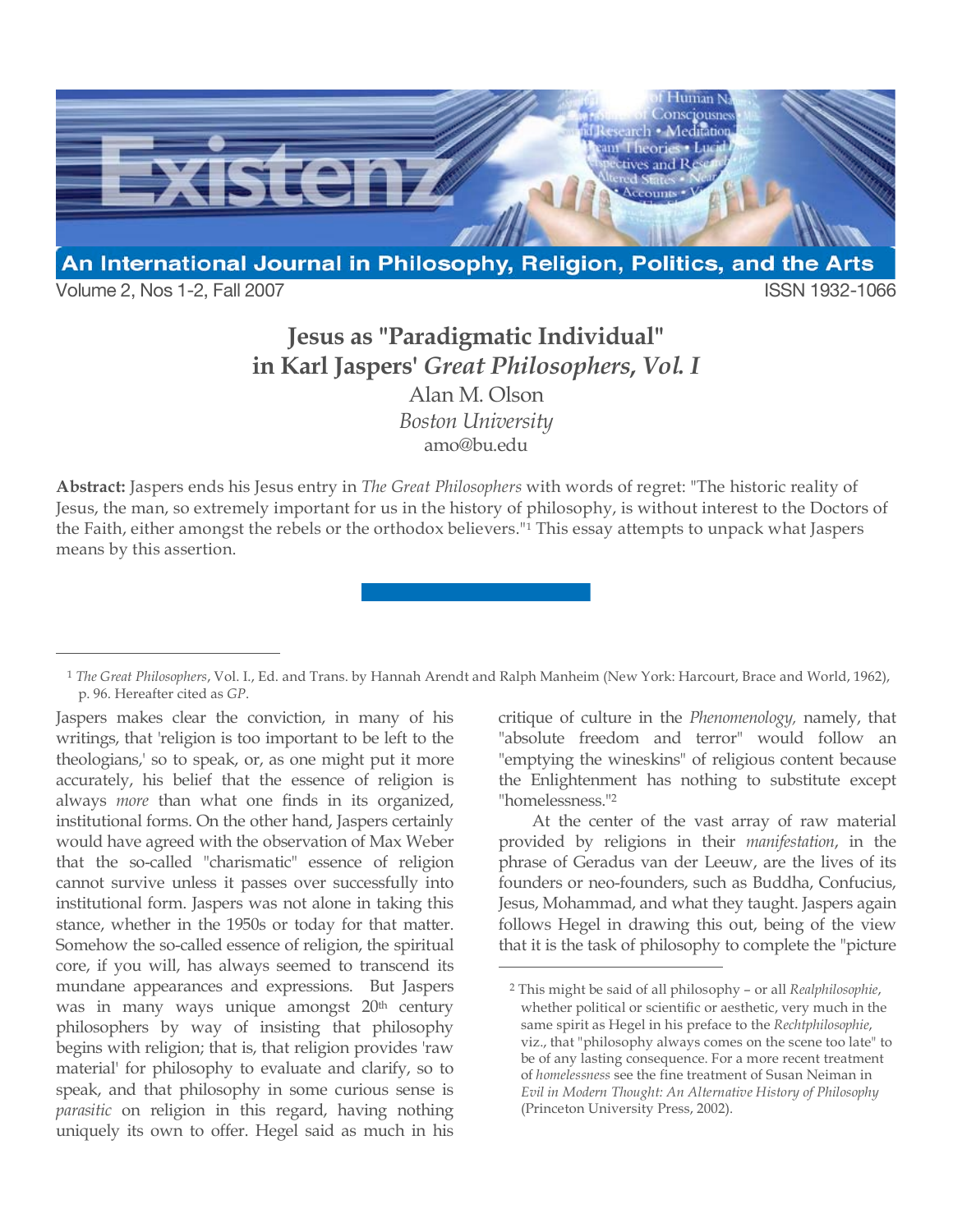thinking" of religious visionaries and the iconography they inspire. And again like Hegel, who always ended his analyses of specific religions with an assessment of *cultus*, <sup>3</sup> Jaspers provides assessments as to how a given religion and its teachings passes over into culture, whether in a sublime or degenerate manner.<sup>4</sup> One can scarcely discount or devalue the emotional attachment that billions of people continue to have for religious saviors and avatars, and the tremendous influence this devotion has on culture and politics. Indeed, it is impossible to understand the geo-political stage of the 21st century apart from this reality.

John Findlay also famously argued that the "Three Paradigmatic Instances" of religion are "Socrates, Jesus and the Buddha."5 He based this claim not only on what these individuals preached and taught but also on their personalities – or at least on what their traditions claim regarding their personalities. It is hard to disagree with the general tenor of the high assessments of Findlay and Jaspers since these paradigmatic individuals are the symbolic embodiments of the Greco-Roman, Judeo-Christian, and Indo-Chinese religious traditions. Paul Ricoeur held similar views maintaining, out of Hegel, that *Vorstellungen* and the surplus of meaning embedded within these symbolical representations are the keys not only to Hegel's philosophy of religion but the philosophy of religion generally. 6

But Jaspers is altogether unique amongst 20<sup>th</sup> century philosophers in conceiving his *Greats* as the basis for a series of textbooks in the history of philosophy with *paideia* grounded in an appreciation of the great religious sages of antiquity as philosophy's point of departure.7 Nor would one be amiss in

 $\overline{a}$ 

- <sup>5</sup> See "Religion in its Three Paradigmatic Instances: Socrates, Jesus, and the Buddha," *Religious Studies* XI (Cambridge: April, 1975) 215-227.
- <sup>6</sup> See Paul Ricoeur's essay, "The Status of *Vorstellung* as the Key to Hegel's Philosophy of Religion," in *Meaning, Truth, and God,* ed., Leroy S. Rouner (South Bend: Notre Dame University Press, 1982.

asserting that a truly liberal education is impossible apart from a cross-cultural, inter-disciplinary grounding in the global foundations of religious and philosophical consciousness. A great deal of misunderstanding could be avoided if this kind of pedagogy were pursued in a concerted and responsible way.

Methodologically, there is more than a hint of what Gadamer calls the "effective historical consciousness" *(Wirkungsgeschictliche Bewusstsein)* operative in Jaspers' method,8 for as Jaspers asserts: "…only through the great philosophers can we enter into the core of philosophy… There is no entry from the outside." Schleiermacher and Rudolf Otto also factor into Jaspers by way of the adaptation of what he calls a method of *psychological divination* in order to determine what a given religious sage not only said but might have said about problems and issues which develop much later in the history of philosophy.9 What makes Jaspers different in this respect is that he accomplishes this task as a trained psychopathologist whose work on the subject remains a standard reference in psychology and psychiatry.10 Apart from this medical background Jaspers' method of "divination" might be classified as a romantic hermeneutic without any further qualification. But Jaspers also stands in the legacy of Kant and Hegel by way of insisting upon "unity" (*Einheit)* in the "history of philosophical truth." In order to discern this unity, one must begin at the beginning of the grand narrative Jaspers calls "world-philosophy."

In the case of Jesus, of course, Jaspers does not begin at the very beginning, He begins rather at the end of what he famously terms the *Axial Time* that commences with Buddha, Lao Tse, and Confucius in the sixth century BC and stretches through early antiquity in the West.11 It is a time encompassing the Pre-Socratics, the Major Jewish Prophets, and

<sup>3</sup> See Hegel's *Lectures on the Philosophy of Religion*, 3 vols. (Berkeley: University of California Press, 1984).

<sup>4</sup> Paul Tillich used to say that "culture is the form of religion, and religion is the substance of culture" – clearly a dialectical, Hegelian concept with which Jaspers would agree.

<sup>7</sup> *Die grossen Philosophen, In Vier Bänden* (Munich: R. Piper Verlag, 1957).

<sup>8</sup> See *Truth and Method* (New York: Continuum, 1992). Gadamer, of course, succeeded Jaspers at Heidelberg in 1949.

<sup>9</sup> *GP*, I, 6.

<sup>10</sup> See Karl Jaspers, *General Psychopathology*, 2 vols., trans. J. Hoenig and Marian W. Hamilton (Baltimore: Johns Hopkins Press, 1997); original German edition, 1913. Albert Schweitzer, as we will see, has similar qualifications and arrives at similar conclusions regarding the person and work of Jesus.

<sup>11</sup> See Karl Jaspers, *The Origin and Goal of History*, trans. Michael Bullock (New Haven: Yale University Press, 1968); original German edition, 1949.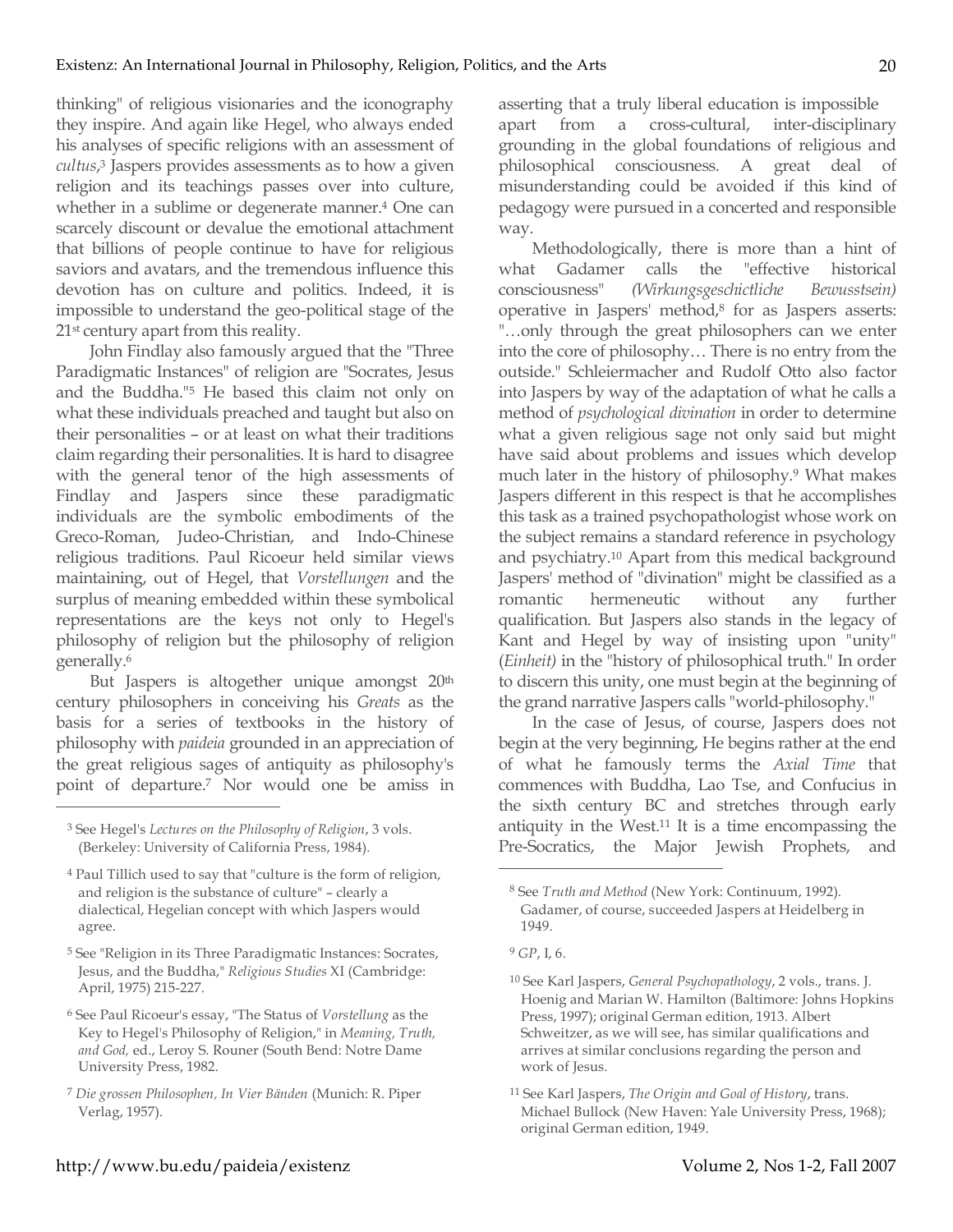Zarathustra in the ancient Mediterranean and Near Eastern world – or, as Jaspers prefers to call it, the *Occidental* world. This axial time, a half millennium, is the time of the truly remarkable transformation from what might be called, in Hegelian and Japersian terms, "consciousness-in-general" *(Bewusstsein Uberhaupt)* to "self-consciousness" *(Selbstbewusstsein*) and "possible self-Being" (*mögliche Existenz).* The great religious sages, and their immediate followers, are viewed by Jaspers as primary agents of this transformation. Jesus stands outside this time but participates in it by dint of being, for Jaspers, the "last" of the major Hebrew prophets.12

There have been serious studies of Jaspers' treatment of the religious "Greats" during the past several decades. Among the studies of Jesus is an article by Harold Durfee on "Karl Jaspers' Christology"13 written in the 60s. *Christology*, however, is a much too restrictive category for Jaspers' reflections, which may more appropriately be viewed as a kind of anti-Christology vis-à-vis the Neo-Orthodox positions so prominent and influential during the mid-twentieth century. Indeed, Durfee makes mention of Ricoeur's highly Barthian critique of Jaspers, to wit, that the Incarnate Christ is "no cipher" in the strong sense for Jaspers, if by that is meant the substantial corporealization of Transcendence in a single human being.14 Whether Jaspers might have agreed with Findlay that Jesus was a paradigmatic *instantiation* of Transcendence or Being-Itself is an interesting question, but one which requires a much closer look at what Findlay means by instantiation and what Jaspers means by ciphers.15

 $\overline{a}$ 

The major recent treatment is by Harold Oliver in an article entitled "Jesus of Nazareth."16 In this piece Oliver places Jaspers' theological views squarely within the Basel context of the 1950s, where the influence of Albert Schweitzer on prominent Swiss scholars, such as Martin Werner, Fritz Buri, and indeed, on Karl Jaspers, is particularly pronounced. So radical were the views of these individuals that they did not penetrate the mainstream of Neo-Reformation and Neo-Orthodox theology, but remained marginal alternatives to mainstream Catholic and Protestant scholarship.

Jaspers' divinatory method of elucidation focuses on the life, personality, message, and influence of his "paradigmatic individuals" in the history of religion, Socrates, Buddha, Confucius, and Jesus.17 In the case of Jesus, however, Jaspers begins first with the "message," so important, he believes, is the message of Jesus culturally to the history of Western philosophy, religion, and civilization generally. It is important to note in the context of this privileged treatment that Jaspers' overall assessment of Christianity (and by implication, Jesus of Nazareth) is thoroughly Kantian, i.e., North German, Liberal and Protestant. This geographical positioning is not only significant with respect to understanding Jaspers' view of Christianity but particularly important when assessing his problematical relationship with Heidegger. The conflict between these giants of mid-twentieth century philosophy (who in their youth both believed they would revolutionize the staid Neo-Kantianism of the 1920s) may be viewed in terms of the regional tension between the urbane, bourgeois, and liberal northwest German background of Jaspers, on the one hand, and the rustic, south German, Swabian, Roman Catholic background of Heidegger, on the other. Jaspers' persistent critique of *Katholicität* and the authoritarian claims of the Roman Catholic *Magisterium* may be seen against this background,18 as can Heidegger's life-long project of overcoming the North German Protestant philosophical lodestars of the Enlightenment and post-

<sup>12</sup> *GPI*, 88.

<sup>13</sup> Harold A. Durfee, "Karl Jaspers' Christology," *The Journal of Religion* (Vol. XLIV, No. 2, April, 1964), pp. 133-148.

<sup>14</sup> See *The Philosophy of Karl Jaspers*, The Library of Living Philosophers, Vol. IX, ed. Paul Arthur Schilpp, Augmented Edition (Open Court, 1987), pp. 611-642.

<sup>15</sup> See *Chiffren der Transzendenz,* Munich: R. Piper Verlag, 1970. On the other hand, I suspect that Jaspers would basically agree with Findlay's Hegelian and Neo-Platonic assertion that there are three possible movements of *Geist:* "…away from the world, towards the world, and beyond both world and non-world." Hence Findlay concludes hopefully that the religious avatar to be preferred in the future is "Socrates without his logic chopping, Jesus without his messianic pretensions, and Buddha without his negativity." Op.Cit. p. 227.

<sup>16</sup> See *Karl Jaspers: Philosophy of History and History of Philosophy,* edited by Joseph Koterski and Raymond Langley (Humanity Books, 2002). The comments that follow are in close agreement with those of Oliver.

<sup>17</sup> Like Hegel, he overlooks Mohammad – yet another indication of the West's problematical relationship with Islam.

<sup>18</sup> See *Philosophical Faith and Revelation,* trans. E. B. Ashton (London: Collins, 1967; original German Edition, R. Piper Verlag, 1962).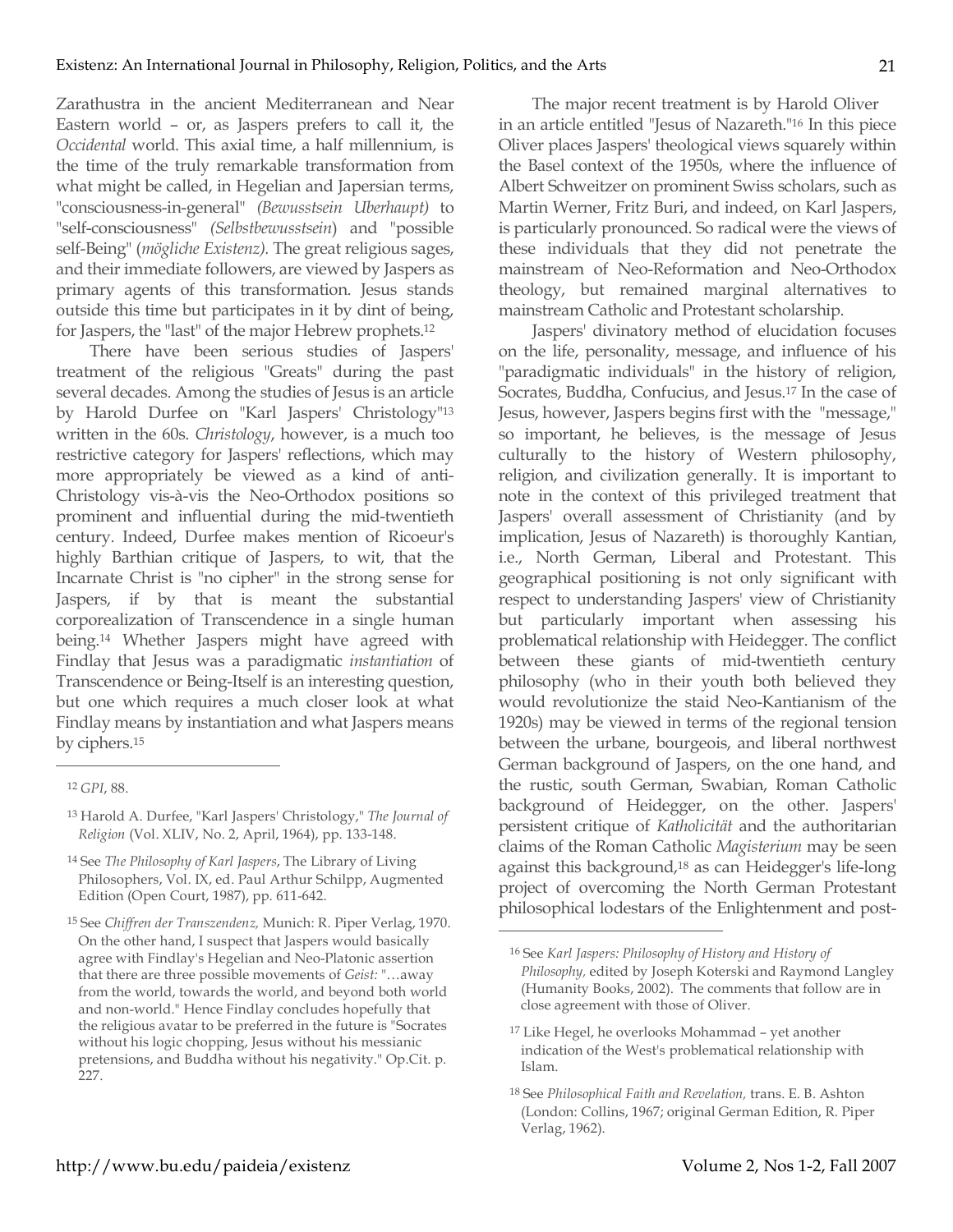Enlightenment, Kant and Hegel. Moreover, Heidegger's choice of Freiburg over Berlin (when offered a position at Humboldt University) as the locus of his career is symptomatic of this difference and another reason perhaps that Heidegger and Jaspers remained in tension, one with the other, both philosophically and politically, throughout their lives.19

Jaroslav Pelikan is correct in observing that Jesus is viewed as a liberal, moral teacher during the Enlightenment, and as a liberator by radicals in the twentieth century. <sup>20</sup> This generalization does not squarely fit with the view of Jaspers, however, precisely because of the aforementioned influence of Schweitzer. Unlike Hegel and Findlay, Jaspers, like Schweitzer, is not drawn to the Fourth Gospel (Saint John the Evangelist's so-called *Philosopher's Gospel* owing to its *logos* Christology) as a point of primary reference. Jaspers, qua psychologist, is far more interested in the "personality" of Jesus. Hence the Synoptics for him, and for Schweitzer, are more compelling sources of information. What grasps the attention of Jaspers is the "detachment" of Jesus, on one hand ("resist not evil"), and "activism," on the other ("I have not come to bring peace but a sword"). In other words, the complexity of Jesus's personality is not something to be overlooked, minimized and/or resolved but to be regarded as an important key to interpreting the person and work of Jesus. By insisting on the importance of this contradiction, Jaspers is as critical of the negativity in Nietzsche's *Antichrist* as he is of the positivity in conventionally pious interpretations of Jesus as the Christ. As such, Jaspers' position might be considered heretical, as in the case of Nikos Kazantzakis, whose *Last Temptation of Christ* (1951) strongly implies that Jesus, in addition to being a tragic figure, was a delusional schizophrenic.

Not surprisingly, Jaspers is particularly sympathetic to the portrait of Jesus that emerges in Albert Schweitzer's classic *Quest for the Historical Jesus* and in Schweitzer's *The Psychiatric Study of Jesus*. <sup>21</sup> In the former work, Schweitzer argued that Jesus must be regarded as *both* an activistic apocalypticist, in the prophetic tradition of Daniel and Enoch, and a fatalistic, hermetic apocalypticist, in the Essene tradition of John the Baptist and the Desert Fathers. In other words, the contradictory attributes of activism and pacifism cannot and should not be reduced one to the other in order to provide an unambiguous portrait of Jesus. One can do so only by being selective and altogether one-sided with respect to the available evidence. Consider the options: Is Jesus the miracle-working messiah one encounters in the Gospel of Mark? Or is he the Apocalyptic Rabbi one finds in Saint Matthew? Is he the supernatural god-man in the Gospel of Luke? Or is Jesus the Victorious Christ of the Church in Saint John the Evangelist? Or perhaps he is to be viewed in terms of Saint Paul's theological picture of Jesus as God Incognito and the instrument of cosmic atonement and justification? None of this is entirely clear for Jaspers, nor is it meant to be. For in following Albert Schweitzer, Martin Werner and Martin Dibelius,<sup>22</sup> Jaspers views Jesus as an exemplification of the ambiguities of human existence in the most powerful way imaginable. Jesus is "in the world but not of the world," for Jaspers and, as such, the ultimate "boundary" figure in the history of religion.23

 $\overline{a}$ 

<sup>19</sup> Jaspers mentions somewhere that when he first met Heidegger, it was at a birthday party for Husserl in Freiburg. Jaspers recalls that Heidegger was reading Luther's commentary on *The Epistle to the Romans.* The collection of essays entitled *Heidegger and Jaspers*, ed., Alan M. Olson (Temple University Press, 1994) is devoted to various explorations of this topic including the Nazi period of German politics. Adolf Hitler, of course, was a "south" German (Austrian); a point alluded to in the "augmented" Schilpp edition of Jaspers' *Festschrift* where the full text of Jaspers' "Philosophical Autobiography" is published – "following the death of Heidegger."

<sup>20</sup> See Jaroslav Pelikan, *Jesus Through the Centuries: His Place in the History of Culture* (New Haven: Yale University Press, 1985).

<sup>21</sup> See Albert Schweitzer, *Geschichte der Leben-Jesu-Forschung* (Tübingen, 1906); published in English as *The Quest for the Historical Jesus: From Reimarus to Wrede* (London, 1910*). The Psychiatric Study of Jesus* was written as Schweitzer's MD dissertation and published in 1913 and in English translation in 1948 by Beacon Press, Boston. In the latter work Schweitzer makes clear that a psychiatric analysis of Jesus, in the rigorous sense, is completely impossible.

<sup>22</sup> Martin Dibelius was a colleague of Jaspers at Heidelberg and influential form critic who gave the Schaffer Lectures at Yale on *Jesus* in 1937, published by Westminster in 1949). See GPI, 74-75. More significantly, perhaps, is Jaspers failure to mention Rudolf Bultmann, certainly the most prominent biblical theologian of the time with whom Jaspers had an extended and quite hostile debate over the question of *Entmythologizerung*. See Jaspers and Bultmann, *Myth and Christianity* (New York: Noonday Press, 1958). Bultmann, of course, was a close colleague and friend of Heidegger during the latter's Marburg period.

<sup>23</sup> In other words, by resolving this complexity one winds up with either a "liberal" or a "fanatical" Jesus.